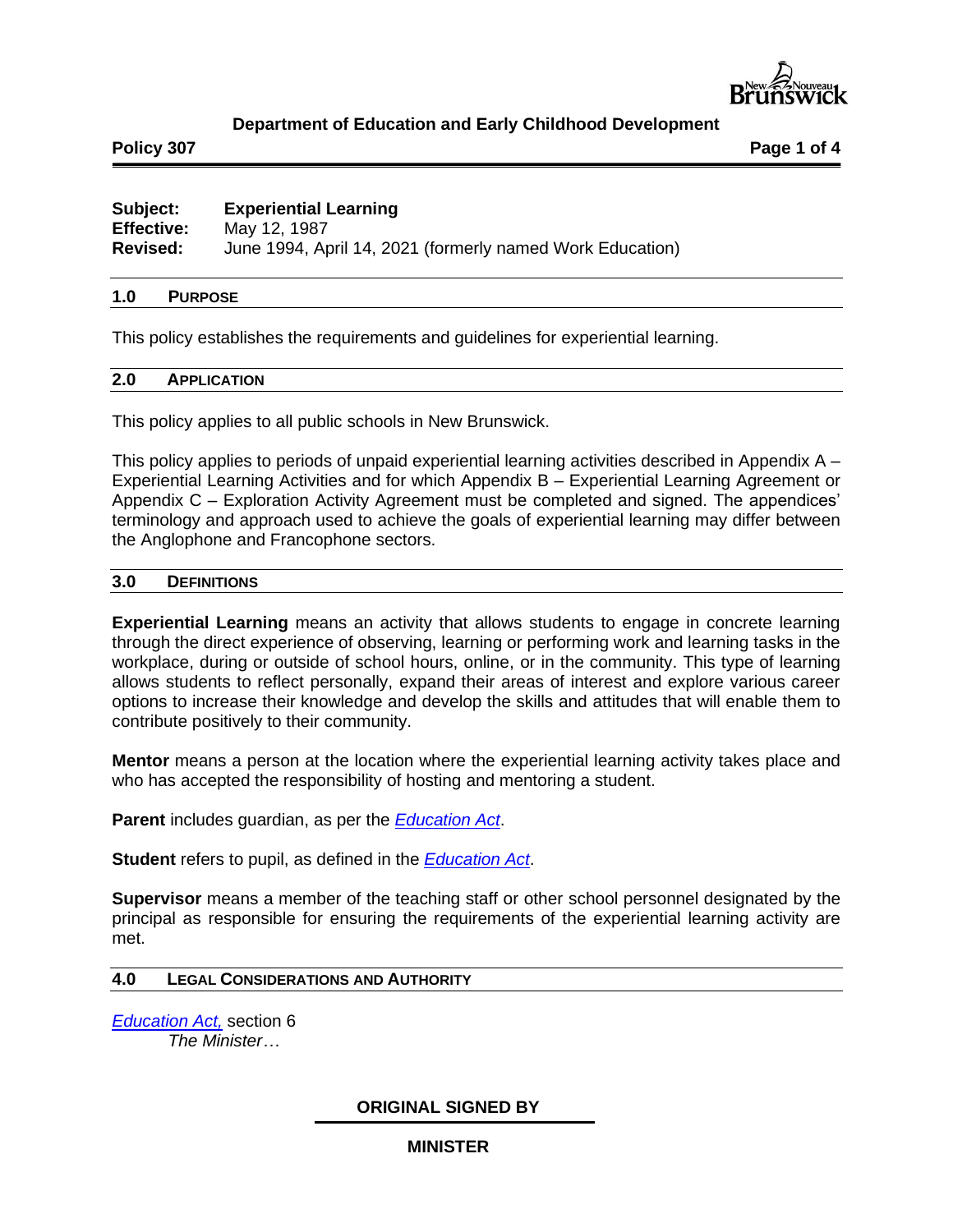

*b.2) may establish provincial policies and guidelines related to public education within the scope of this Act […]* 

## *[Education Act](http://laws.gnb.ca/en/BrowseTitle)*

Section 17 – Employment of children during school hours

### *[Employment Standards Act](http://laws.gnb.ca/en/BrowseTitle)*

Section 39 – Restrictions on employment on persons under 16 years of age

#### **5.0 Goals / Principles**

- **5.1** The Department believes that it is important to offer students opportunities to have experiences enabling them to:
	- a) identify their strengths, passions and interests to engage in their learning;
	- b) explore career options in a variety of fields;
	- c) acquire the knowledge, skills, competencies, and attitudes necessary to make informed decisions about their transition to post-secondary education or the labour market and have the confidence to carry through with their career and life goals; and
	- d) contribute as an active citizen in their communities.
- **5.2** It is also important to ensure students are provided with positive learning and working environments that are inclusive, safe, respect human rights, and support diversity.
- **5.3** The Department recognizes and supports the United Nations Convention of the Rights of the Child, which protects children from economic exploitation and from performing any work that is likely to be hazardous or to interfere with the child's education, or to be harmful to the child's health or physical, mental, spiritual, moral or social development.

#### **6.0 Requirements / Standards**

# **6.1 General**

By agreement between student, parents, the supervisor and the mentor, experiential learning activities are permitted in the following instances: During regular school hours, in the evenings; on weekends; and during school vacations. The nature of the activity and the availability of supervision by school personnel will determine when activities will be permitted.

## **6.2 Responsibilities of parties**

The responsibilities of each party are defined in Appendix  $B -$  Experiential Learning Agreement and Appendix C – Exploration Activity Agreement.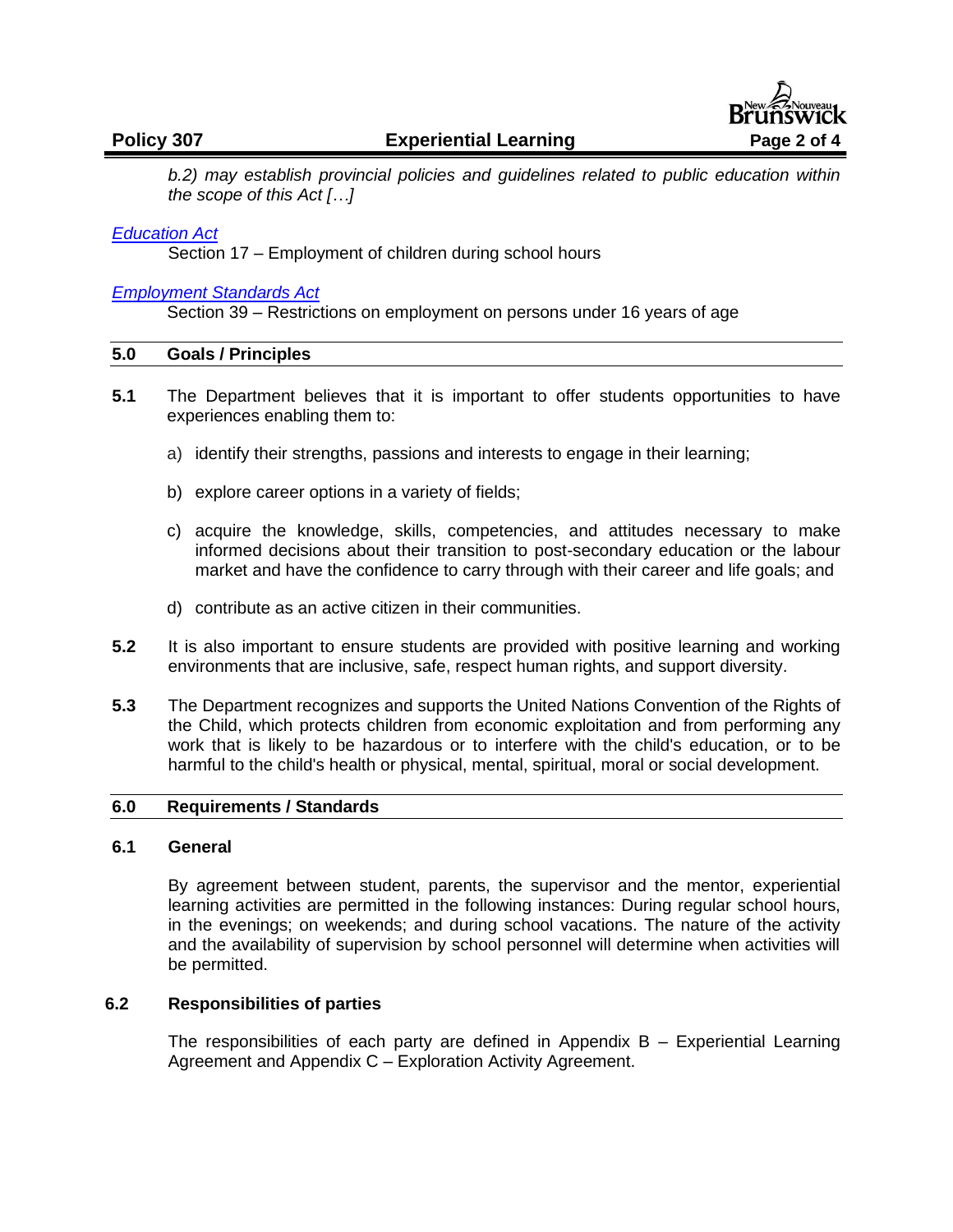# **Policy 307 Experiential Learning Page 3 of 4**



# **6.3 Insurance**

- **6.3.1** The Government of New Brunswick assumes responsibility for insuring all students enrolled in an approved experiential learning activity against workrelated injuries. Students are insured under the *[Workers' Compensation Act](http://laws.gnb.ca/en/ShowPdf/cs/W-13.pdf)* as learners and are considered workers of the Government of New Brunswick for Workers' Compensation purposes. The *[Workers' Compensation Act](http://laws.gnb.ca/en/ShowPdf/cs/W-13.pdf)* provides compensation for personal injury, due to an accident that may occur to a student while participating in an approved unpaid experiential learning activity.
- **6.3.2** The organization hosting the student is responsible for costs incurred due to accidental damage to equipment, loss of inventory and/ or production and must have third party liability.

# **6.4 Transportation**

- **6.4.1** The means of transportation must be agreed upon by all parties. The details must be included in Appendix B – Experiential Learning Agreement or Appendix C – Exploration Activity Agreement.
- **6.4.2** If a student is authorized to operate a privately-owned vehicle to travel to the experiential learning activity, all risks and liabilities shall be borne by the owner of the vehicle.
- **6.4.3** If a student is authorized to operate a vehicle belonging to the mentor or to the employer of the mentor, all risks and responsibilities shall be borne by the owner of the vehicle. The owner of the vehicle must possess Third Party Liability and Accident Benefits in the amount of no less than \$2 million. The vehicle must be equipped with winter tires between November 1 and April 30.
- **6.4.4** In exceptional cases where the supervisor transports a student to their experiential learning activity using a privately-owned vehicle, all risks and liabilities shall be borne by the owner of the vehicle. The owner of the vehicle must possess Third Party Liability and Accident Benefits in the amount of no less than \$2 million. The vehicle must be equipped with winter tires between November 1 and April 30.

## **7.0 GUIDELINES / RECOMMENDATIONS**

The student, school district superintendent or mentor may subscribe to any other insurance deemed necessary, if desired.

## **8.0 DISTRICT EDUCATION COUNCIL (DEC) POLICY MAKING**

A District Education Council may develop policies and procedures that are consistent with, or more comprehensive than this provincial policy.